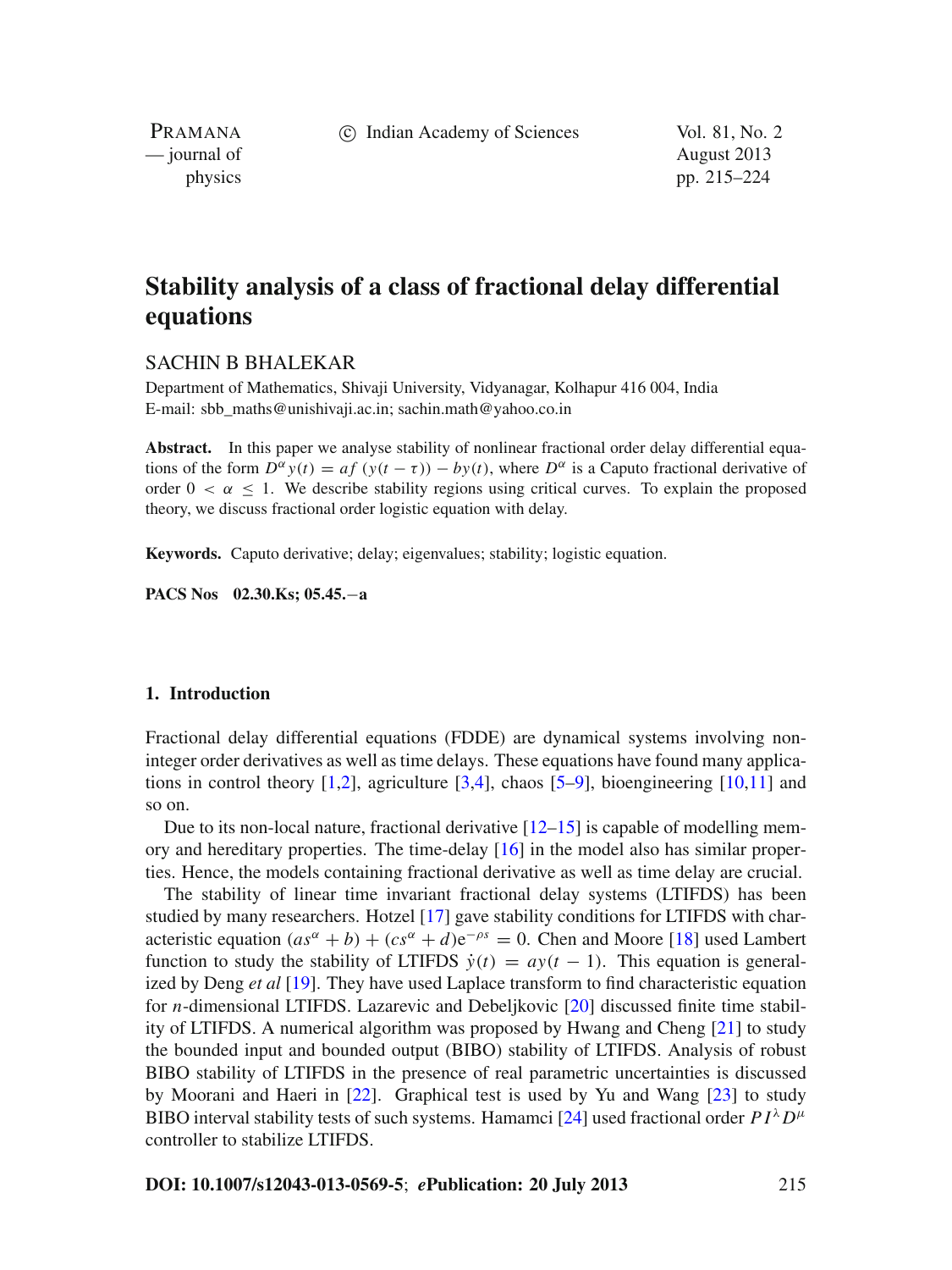# *Sachin B Bhalekar*

The stability of nonlinear delay differential equations of fractional order have not been reported much. In this article, we use the method of critical curves [\[16](#page-9-9)[,25](#page-9-18)] to study the stability of a class of nonlinear FDDEs:  $D^{\alpha} y(t) = af (y(t - \tau)) - by(t)$ , where  $D^{\alpha}$  is a Caputo fractional derivative of order  $0 < \alpha \leq 1$ . We discuss the chaos in fractional order logistic equation using the developed theory.

## **2. Preliminaries**

Let us start with some definitions [\[12](#page-9-7)[,13](#page-9-19)[,26](#page-9-20)].

### DEFINITION 2.1

A real function  $f(t)$ ,  $t > 0$  is said to be in space  $C_{\alpha}$ ,  $\alpha \in \mathbb{R}$  if there exists a real number  $p$  (>  $\alpha$ ), such that  $f(t) = t^p f_1(t)$  where  $f_1(t) \in C[0, \infty)$ .

DEFINITION 2.2

A real function  $f(t)$ ,  $t > 0$  is said to be in space  $C_{\alpha}^{m}$ ,  $m \in \mathbb{N} \cup \{0\}$  if  $f^{(m)} \in C_{\alpha}$ .

## DEFINITION 2.3

Let *f* ∈  $C_\alpha$  and  $\alpha$  ≥ −1, then the (left-sided) Riemann–Liouville integral of order  $\mu$ ,  $\mu > 0$  is given by

$$
I^{\mu} f(t) = \frac{1}{\Gamma(\mu)} \int_0^t (t - \tau)^{\mu - 1} f(\tau) d\tau, \quad t > 0.
$$
 (1)

DEFINITION 2.4

The (left-sided) Caputo fractional derivative of *f*,  $f \in C_{-1}^m$ ,  $m \in \mathbb{N} \cup \{0\}$ , is defined as

$$
D^{\mu} f(t) = \frac{d^{m}}{dt^{m}} f(t), \quad \mu = m
$$
  
=  $I^{m-\mu} \frac{d^{m} f(t)}{dt^{m}}, \quad m-1 < \mu < m, \quad m \in \mathbb{N}.$  (2)

Note that for  $m - 1 < \mu < m$ ,  $m \in \mathbb{N}$ ,

$$
I^{\mu}D^{\mu}f(t) = f(t) - \sum_{k=0}^{m-1} \frac{\mathrm{d}^k f}{\mathrm{d}t^k}(0) \frac{t^k}{k!},
$$
\n(3)

$$
I^{\mu}t^{\nu} = \frac{\Gamma(\nu+1)}{\Gamma(\mu+\nu+1)}t^{\mu+\nu}.
$$
\n(4)

## **3. Main results**

Consider the fractional order delay differential equation (FDDE) of the form

<span id="page-1-0"></span>
$$
D^{\alpha} y(t) = af (y(t - \tau)) - by(t), \quad b > 0, \quad 0 < \alpha \le 1,y(t) = y_0(t), \quad -\tau \le t \le 0.
$$
 (5)

216 *Pramana – J. Phys.***, Vol. 81, No. 2, August 2013**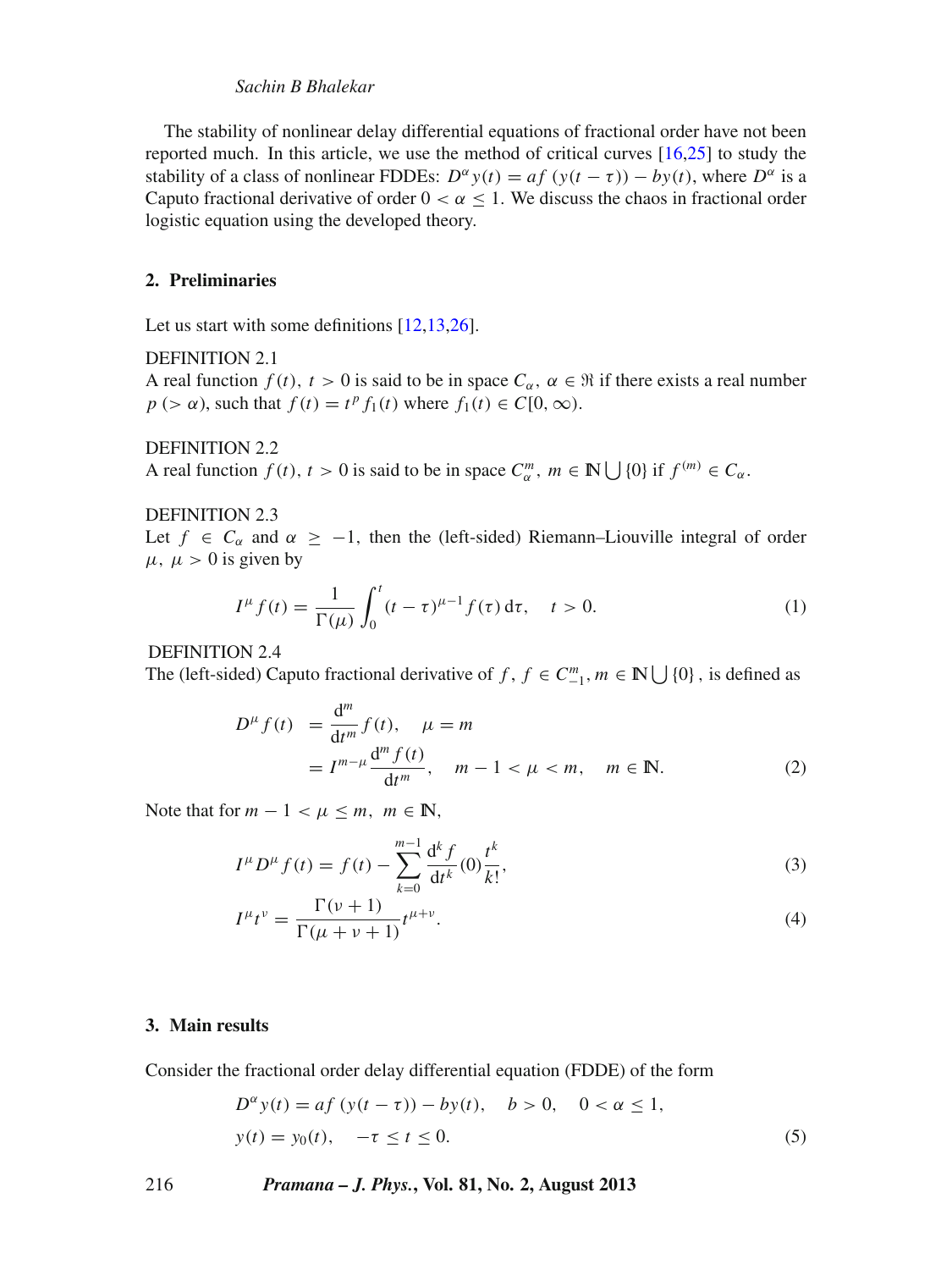An equilibrium point *y*<sup>∗</sup> of eq. [\(5\)](#page-1-0) satisfies the equation

<span id="page-2-0"></span>
$$
af(y^*) - by^* = 0.
$$
 (6)

Let  $\xi = y - y^*$  be a small perturbation from an equilibrium point and  $y_\tau = y(t - \tau)$ ,  $\xi_{\tau} = \xi(t - \tau)$ . Then using Taylor's expansion of *f* about *y*<sup>\*</sup> and eq. [\(6\)](#page-2-0), we get

<span id="page-2-1"></span>
$$
D^{\alpha}\xi = D^{\alpha}y
$$
  
= af (y<sub>\tau</sub>) - by  
= af (\xi\_{\tau} + y^\*) - b(\xi + y^\*)  
= af (y^\*) + af'(y^\*)\xi\_{\tau} - by^\* - b\xi  
= af'(y^\*)\xi\_{\tau} - b\xi. (7)

Equation [\(7\)](#page-2-1) is called as a linearized equation for system  $(5)$  [\[25](#page-9-18)[,27](#page-9-21)]. The trajectories of the nonlinear system in the neighbourhood of an equilibrium point have the same form as the trajectories of linearized system.

Using Laplace transform [\[19\]](#page-9-12), eq. [\(7\)](#page-2-1) yields a characteristic equation

<span id="page-2-2"></span>
$$
\lambda^{\alpha} + b - af'(y^*) \exp(-\lambda \tau) = 0.
$$
 (8)

An equilibrium point  $y^*$  is asymptotically stable if all the roots  $\lambda_i$  of characteristic equation [\(8\)](#page-2-2) satisfy

$$
Re(\lambda_i) < 0, \forall i. \tag{9}
$$

Let  $\lambda = u + iv, u, v \in \mathbb{R}$ . A change in stability can occur only when the value of  $\lambda$ crosses the imaginary axis at  $\lambda = \nu$  and the characteristic equation becomes

<span id="page-2-3"></span>
$$
(iv)^{\alpha} + b = af'(y^*) \exp(-iv\tau). \tag{10}
$$

Using  $\iota v = v \exp(i\pi/2), v \in \mathbb{R}$  and separating real and imaginary parts in [\(10\)](#page-2-3) we get

<span id="page-2-4"></span>
$$
b + v^{\alpha} \cos\left(\frac{\alpha \pi}{2}\right) = af'(y^*) \cos(v\tau)
$$
 (11)

$$
v^{\alpha}\sin\left(\frac{\alpha\pi}{2}\right) = -af'(y^*)\sin(v\tau). \tag{12}
$$

Squaring and adding

$$
v^{2\alpha} + 2bv^{\alpha}\cos\left(\frac{\alpha\pi}{2}\right) + b^2 = a^2f'(y^*)^2. \tag{13}
$$

This gives

<span id="page-2-5"></span>
$$
v^{\alpha} = -b\cos\left(\frac{\alpha\pi}{2}\right) \pm \sqrt{-b^2\sin^2(\alpha\pi/2) + a^2f'(y^*)^2}.
$$
 (14)

Also, from  $(11)$ 

$$
\tau = \frac{1}{v} \left( 2n\pi \pm \arccos\left(\frac{b + v^{\alpha} \cos(\alpha \pi/2)}{af'(y^*)}\right) \right), \quad n = 0, 1, .... \tag{15}
$$

*Pramana – J. Phys.***, Vol. 81, No. 2, August 2013** 217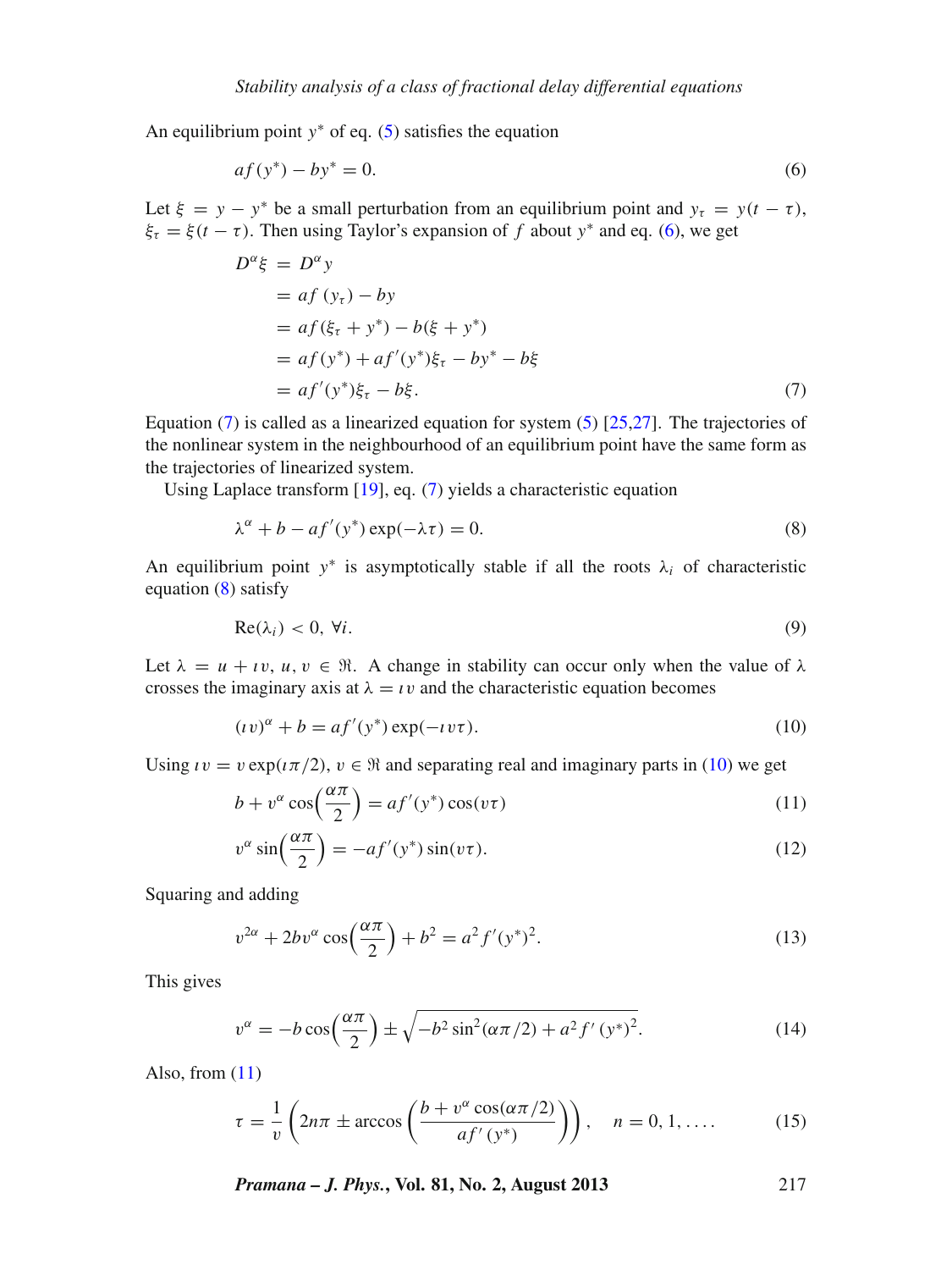Thus, we get critical surfaces

<span id="page-3-0"></span>
$$
\tau_{1}(n) = \frac{2n\pi + \arccos\left(\frac{b + \left(-b\cos(\alpha\pi/2) + \sqrt{-b^{2}\sin^{2}(\alpha\pi/2) + a^{2}f'(y^{*})^{2}}\right)\cos(\alpha\pi/2)}{af'(y^{*})}\right)}{\left(-b\cos(\alpha\pi/2) + \sqrt{-b^{2}\sin^{2}(\alpha\pi/2) + a^{2}f'(y^{*})^{2}}\right)^{1/\alpha}},
$$
\n
$$
n = 0, 1, ... \tag{16}
$$

<span id="page-3-1"></span>
$$
\tau_2(n) = \frac{2n\pi - \arccos\left(\frac{b + \left(-b\cos(\alpha\pi/2) + \sqrt{-b^2\sin^2(\alpha\pi/2) + a^2f'(y^*)^2}\right)\cos(\alpha\pi/2)}{af'(y^*)}\right)}{\left(-b\cos(\alpha\pi/2) + \sqrt{-b^2\sin^2(\alpha\pi/2) + a^2f'(y^*)^2}\right)^{1/\alpha}},
$$
\n
$$
n = 1, 2, .... \tag{17}
$$

In eq.  $(14)$  we can take minus sign as well, but we get the same surfaces as in eqs  $(16)$ and [\(17\)](#page-3-1) because the delay  $\tau$  in our analysis is always positive. There are similar critical curves below the  $a = 0$  axis corresponding to the negative values of  $\tau$ , which are not of our interest.

**Theorem 3.1.** *There is only one stability region for*  $y^*$  *between the plane*  $\tau = 0$  *in the* (*a*, *b*) *parameter space and the closest critical surface* τ(0) *in the* (τ, *a*, *b*) *parameter space.*

*Proof.* For  $|af'(y^*)| > b$  and for a fixed  $v > 0$ , the stability regions are confined between a set of two surfaces  $\tau_1(n)$  and  $\tau_2(n)$  in the  $(\tau, a, b)$  parameter space if  $du/d\tau$  on any of these surfaces is negative and on other it is positive.

Differentiating characteristic eq. [\(8\)](#page-2-2) with respect to  $\tau$ , we get

$$
\frac{d\lambda}{d\tau} = \frac{-af'(y^*)\lambda \exp(-\lambda \tau)}{\alpha \lambda^{\alpha-1} + af'(y^*) \tau \exp(-\lambda \tau)} = \frac{-\lambda (\lambda^{\alpha} + b)}{\alpha \lambda^{\alpha-1} + \tau (\lambda^{\alpha} + b)}.
$$
(18)

$$
\therefore \frac{d\lambda}{d\tau}\Big|_{u=0} = \frac{-(\iota v) ((\iota v)^{\alpha} + b)}{\alpha(\iota v)^{\alpha-1} + \tau((\iota v)^{\alpha} + b)}
$$
  
= 
$$
\frac{-v^{\alpha+1} \cos((\alpha+1)\pi/2) - \iota(v^{\alpha+1}\sin((\alpha+1)\pi/2) + bv)}{\tau b + \alpha v^{\alpha-1} \cos((\alpha-1)\pi/2) + \tau v^{\alpha} \cos\frac{\alpha\pi}{2} + \iota(\alpha v^{\alpha-1}\sin((\alpha-1)\pi/2) + \tau v^{\alpha} \sin(\alpha\pi/2))}
$$
  
= 
$$
-\frac{z_1 + iz_2}{z_3 + iz_4} (\text{say}).
$$
 (19)

On critical surfaces [\(16\)](#page-3-0) and [\(17\)](#page-3-1),

<span id="page-3-2"></span>
$$
\frac{du}{d\tau} = \text{Re}\left(\frac{d\lambda}{d\tau}\right)\bigg|_{u=0} = -\frac{z_1z_3 + z_2z_4}{z_3^2 + z_4^2}.\tag{20}
$$

218 *Pramana – J. Phys.***, Vol. 81, No. 2, August 2013**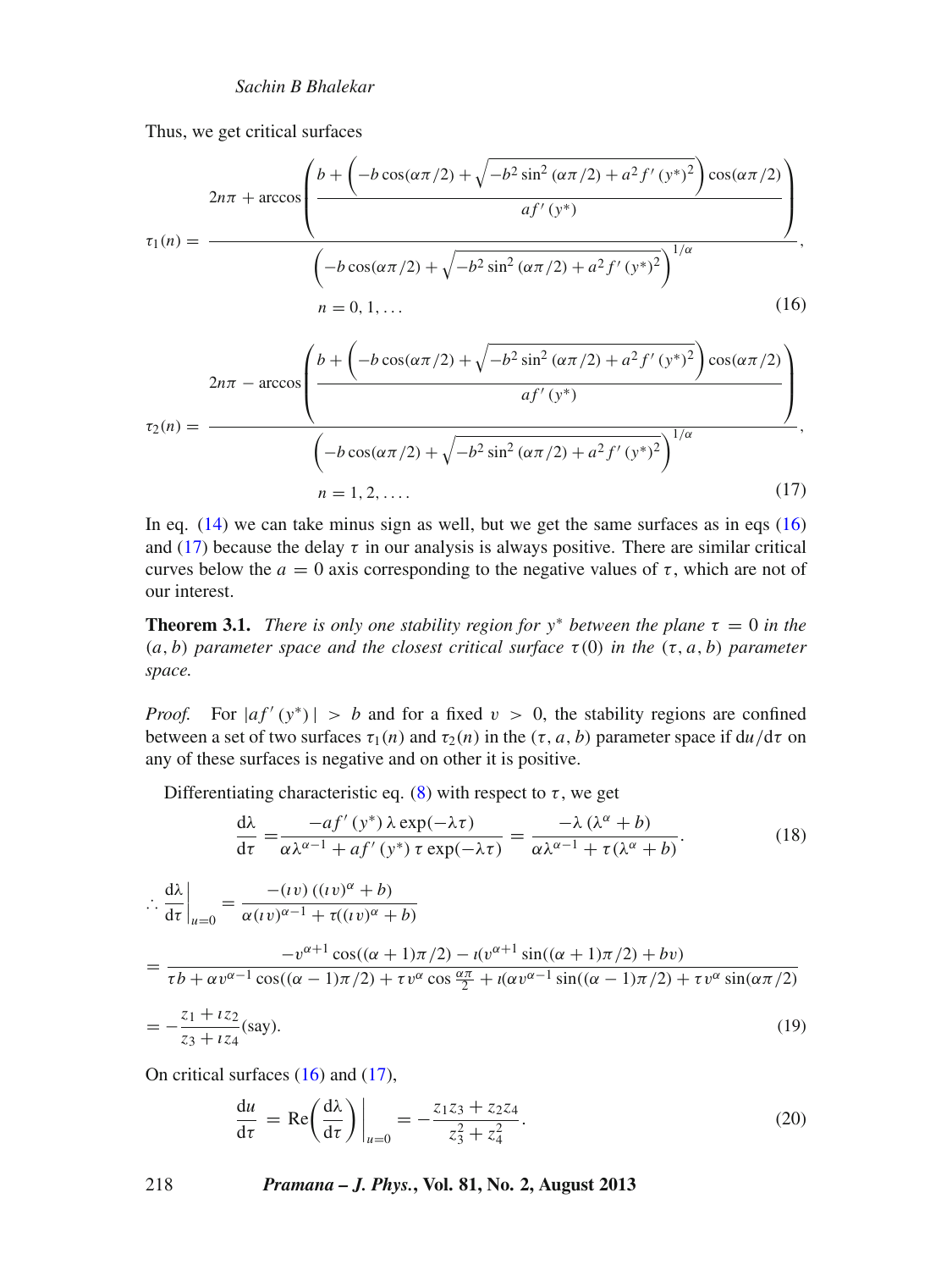Since  $0 < \alpha < 1$ ,  $v > 0$  and  $b > 0$ , we have

$$
-(z_1z_3 + z_2z_4) = \alpha v^{\alpha} (v^{\alpha} + b \cos(\alpha \pi/2)) > 0.
$$
 (21)

Hence, from eq. [\(20\)](#page-3-2)  $(\mathrm{d}u/\mathrm{d}\tau) > 0$  on each of the critical surfaces  $\tau_1(n)$  and  $\tau_2(n)$ . This implies that there does not exist any eigenvalue with negative real part across the critical surfaces [\(16\)](#page-3-0) and [\(17\)](#page-3-1). Also, the equilibrium point is stable for  $\tau = 0$  when  $af'(y^*) - b < 0$ . Thus, there is only one stability region enclosed by  $\tau = 0$  and the critical surface  $\tau(0)$ , closest to it.

#### **4. Illustrative example**

We illustrate the proposed results using fractional order logistic equation with delay [\[5](#page-9-3)]

<span id="page-4-0"></span>
$$
D^{\alpha} y(t) = ay(t - \tau) (1 - y(t - \tau)) - by(t), \quad b > 0
$$
  

$$
y(t) = 0.5, -\tau \le t \le 0, 0 < \alpha \le 1.
$$
 (22)

The system [\(22\)](#page-4-0) shows chaotic behaviour for certain parameters  $\tau$ , *a* and *b*. As the instability of equilibrium points is a necessary condition of chaos, we discuss these conditions using our theory. We use a predictor–corrector scheme developed in [\[28](#page-9-22)] for simulations. Equilibrium points of the system [\(22\)](#page-4-0) are given by  $y_1^* = (a - b)/a$  and  $y_2^* = 0$ .

• *Stability of y*<sup>∗</sup> 1 : Substituting  $f(y) = y(1 - y)$  in eqs [\(16\)](#page-3-0) and [\(17\)](#page-3-1) we get critical surfaces

$$
2n\pi + \arccos\left(\frac{b + \left(-b\cos(\alpha\pi/2) + \sqrt{-b^2\sin^2(\alpha\pi/2) + (2b - a)^2}\right)\cos(\alpha\pi/2)}{a}\right)
$$
  
\n
$$
\tau_1(n) = \frac{\left(-b\cos(\alpha\pi/2) + \sqrt{-b^2\sin^2(\alpha\pi/2) + (2b - a)^2}\right)^{1/\alpha}}{(1 - b\cos(\alpha\pi/2) + \sqrt{-b^2\sin^2(\alpha\pi/2) + (2b - a)^2})^{1/\alpha}}
$$
  
\n
$$
2n\pi - \arccos\left(\frac{b + \left(-b\cos(\alpha\pi/2) + \sqrt{-b^2\sin^2(\alpha\pi/2) + (2b - a)^2}\right)\cos(\alpha\pi/2)}{a}\right)
$$
  
\n
$$
\tau_2(n) = \frac{\left(-b\cos(\alpha\pi/2) + \sqrt{-b^2\sin^2(\alpha\pi/2) + (2b - a)^2}\right)^{1/\alpha}}{(1 - b\cos(\alpha\pi/2) + \sqrt{-b^2\sin^2(\alpha\pi/2) + (2b - a)^2})^{1/\alpha}}
$$
  
\n
$$
n = 1, 2, ....
$$
\n(24)

Figure [1](#page-5-0) shows critical curves  $\tau_1(0)$ ,  $\tau_1(1)$ ,  $\tau_1(2)$  (solid lines) and  $\tau_2(1)$ ,  $\tau_2(2)$ ,  $\tau_2(3)$ (dashed lines) respectively for  $\alpha = 0.9$  and  $b = 26$ .

*Pramana – J. Phys.***, Vol. 81, No. 2, August 2013** 219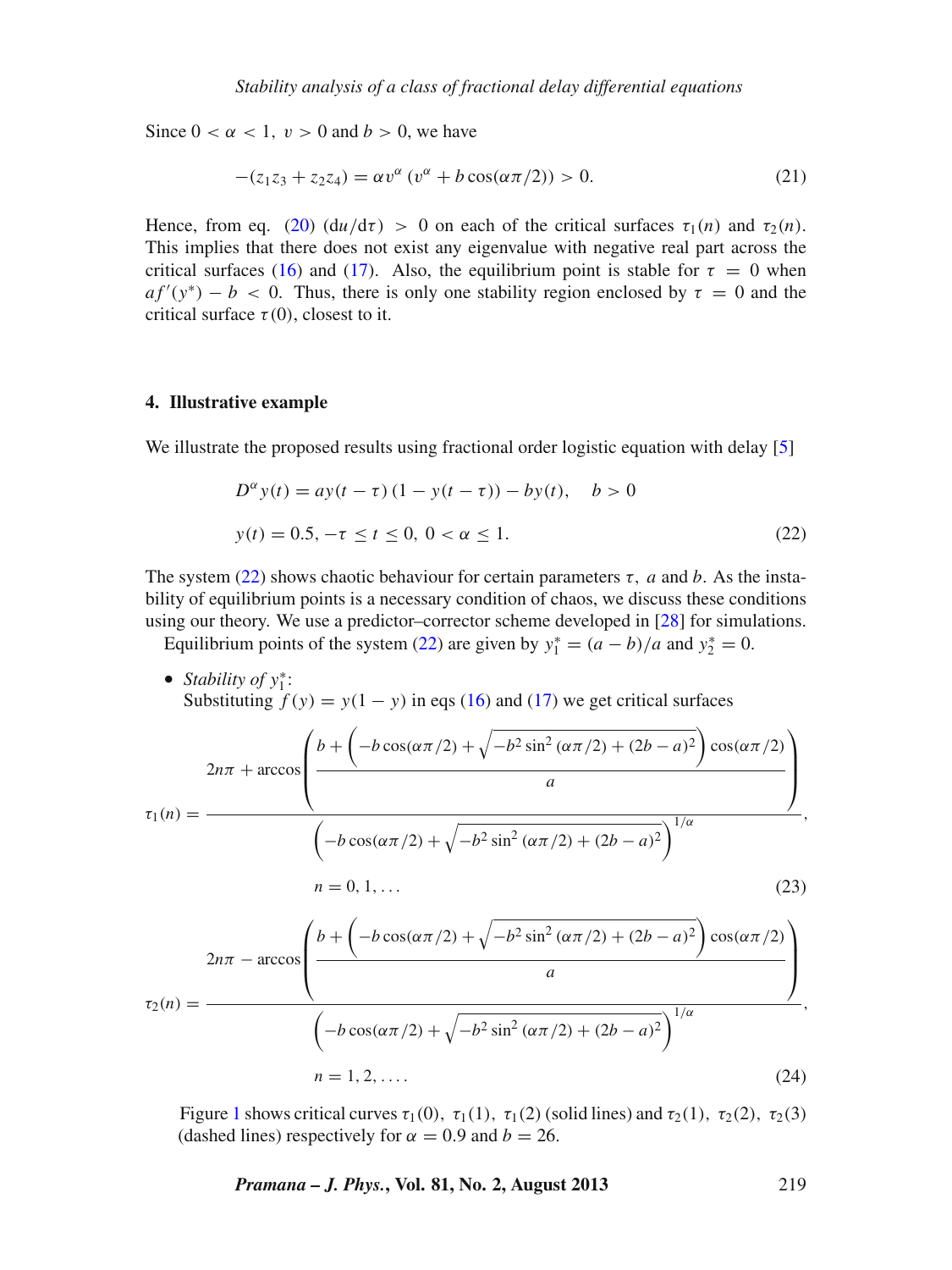*Sachin B Bhalekar*

<span id="page-5-0"></span>

**Figure 1.** Critical curves for  $y_1^* = (a - b)/a$ ,  $b = 26$ .

• *Stability of y*<sup>∗</sup> 2 : Critical surfaces, in this case are given



<span id="page-5-1"></span>**Figure 2.** Critical curves for  $y_2^* = 0$ ,  $b = 26$ .

## 220 *Pramana – J. Phys.***, Vol. 81, No. 2, August 2013**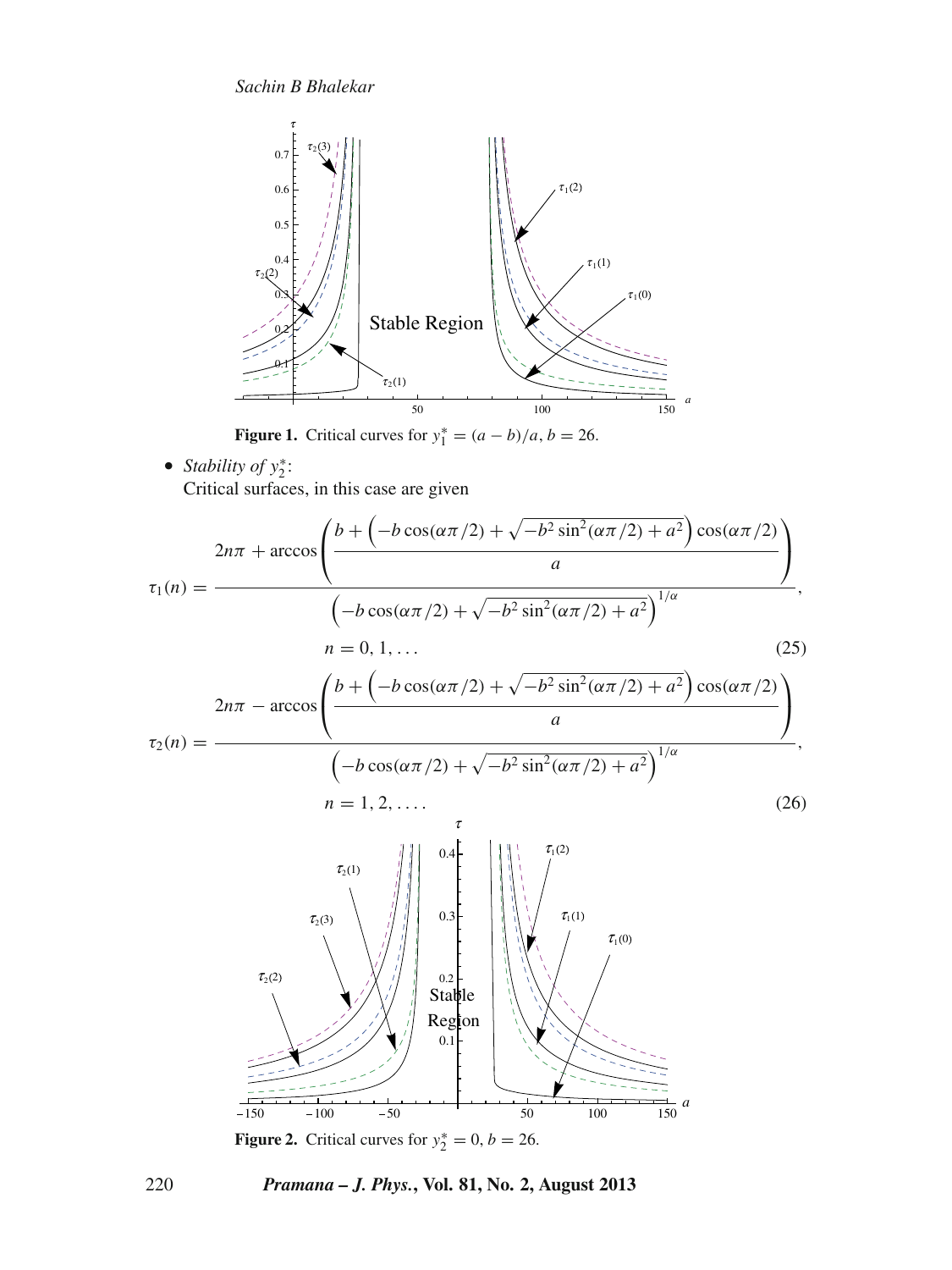The critical curves  $\tau_1(0)$ ,  $\tau_1(1)$ ,  $\tau_1(2)$  $\tau_1(2)$  $\tau_1(2)$  and  $\tau_2(1)$ ,  $\tau_2(2)$ ,  $\tau_2(3)$  are plotted in figure 2 for  $\alpha = 0.9$ .

• *Chaos in system* [\(22\)](#page-4-0):

Chaos exists in system [\(22\)](#page-4-0) only when the equilibrium points are unstable. Figure [3](#page-6-0) shows stable behaviour of the system for parameters  $\tau = 0.5$ ,  $a = 70$ ,

<span id="page-6-0"></span>

**Figure 3.** (**a**) Stable phase portrait and (**b**) converging time series.

*Pramana – J. Phys.***, Vol. 81, No. 2, August 2013** 221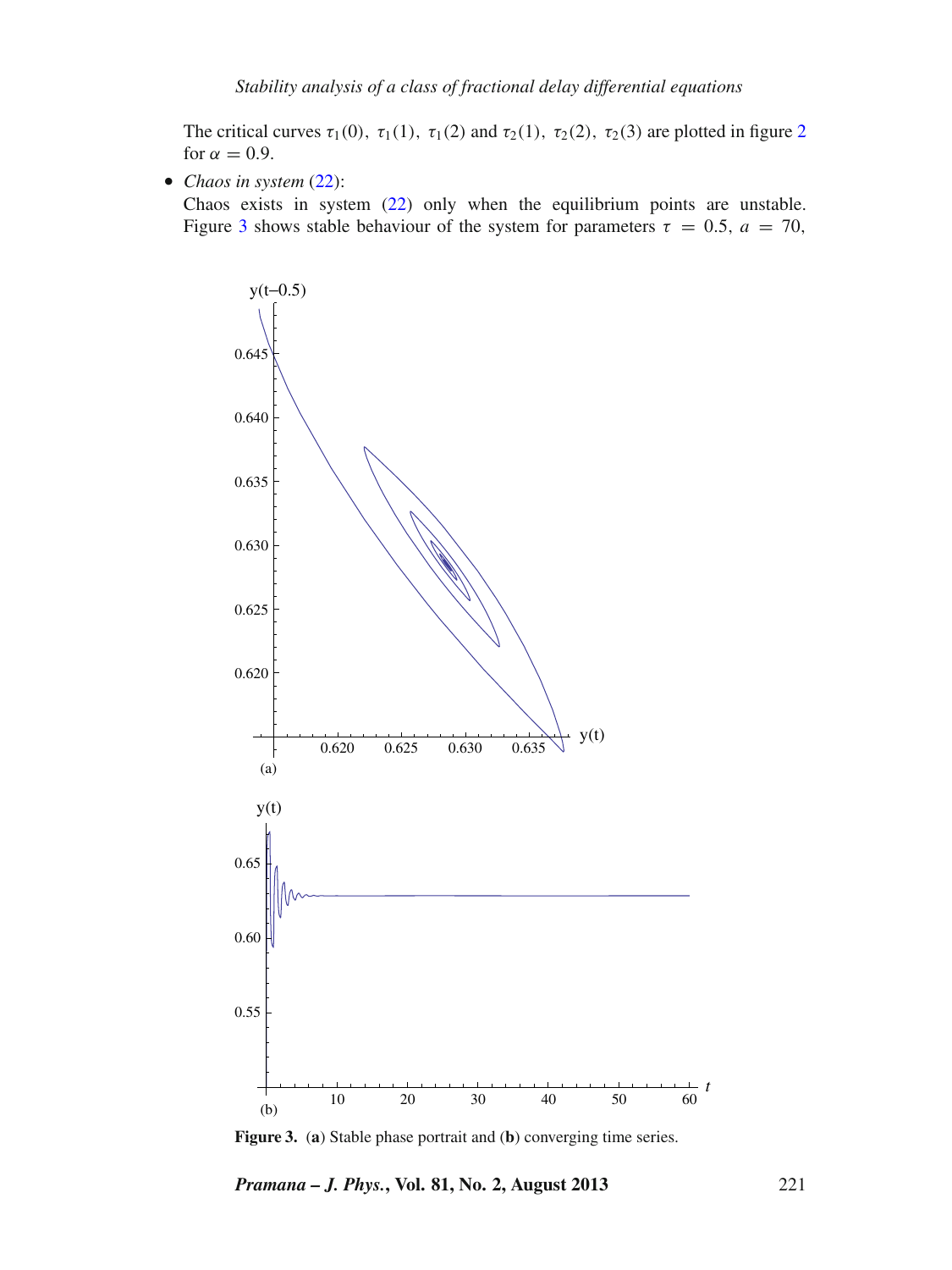*Sachin B Bhalekar*

<span id="page-7-0"></span>

**Figure 4.** (**a**) Periodic limit cycle and (**b**) periodic time series.

 $b = 26$ ,  $\alpha = 0.9$  which are in the stable region. If we consider the parameters  $(\tau, a, b, \alpha) = (0.5, 79.3, 26, 0.9)$  which are on the boundary of the stable region for *y*<sup>\*</sup><sub>1</sub> then system shows periodic oscillations as shown in figure [4.](#page-7-0) Now consider the point  $(\tau, a, b, \alpha) = (0.5, 104, 26, 0.9)$  in unstable region. It can be observed from figure [5](#page-8-1) that the system is chaotic in this case.

#### **5. Conclusion**

We have studied the stability of a class of nonlinear FDDEs of the form  $D^{\alpha} y(t) =$  $af(y(t - \tau)) - by(t)$ , where  $D^{\alpha}$  is a Caputo fractional derivative of order  $0 < \alpha \leq 1$ . Explicit expressions for determining stability of critical surfaces are given. The theory developed is applied for studying chaos in fractional order logistic equation. It is observed that the system is chaotic only if the parameters are in the unstable region.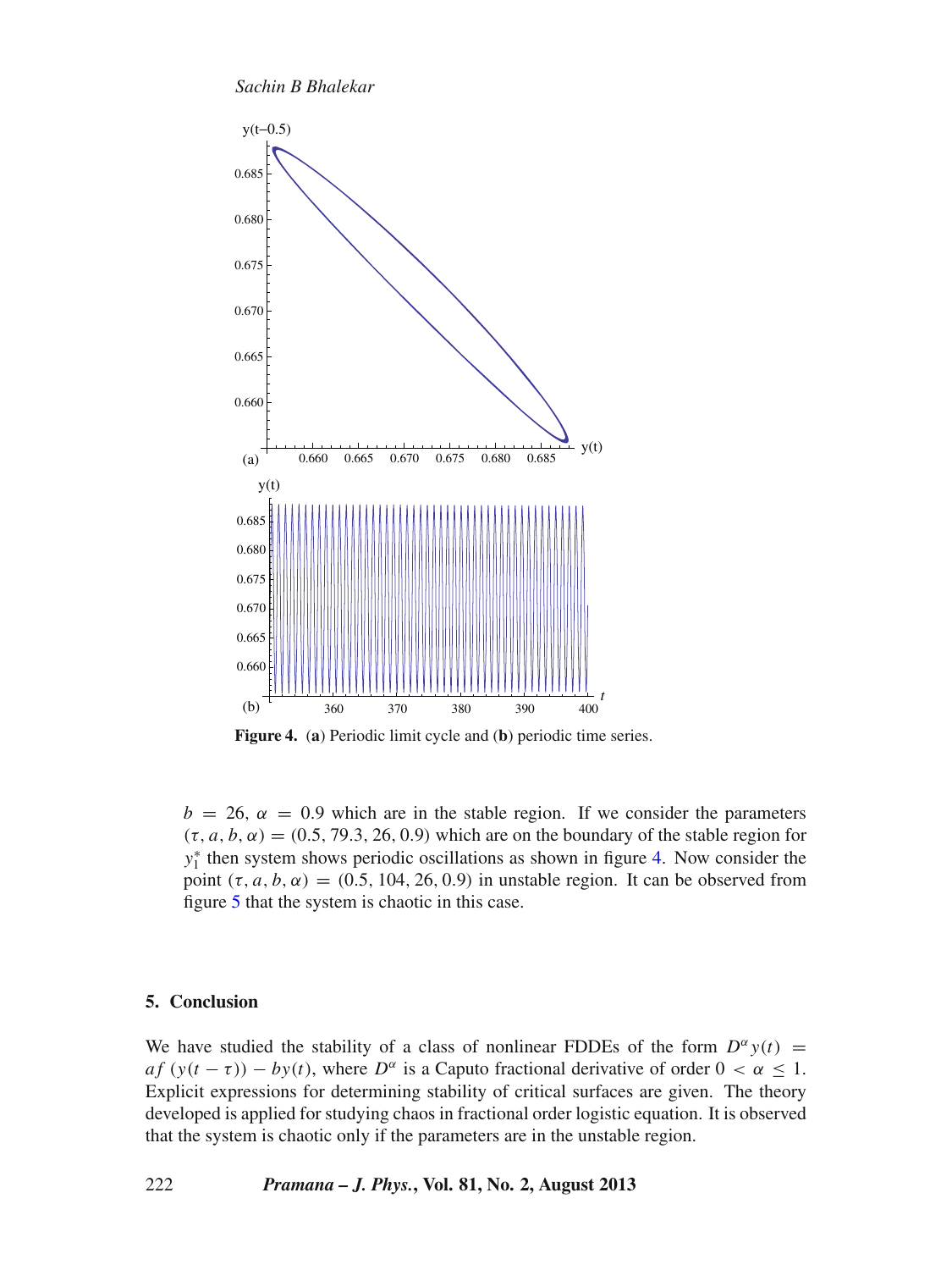<span id="page-8-1"></span>

**Figure 5.** (**a**) Chaotic attractor and (**b**) chaotic time series.

# **Acknowledgements**

Author is grateful to the anonymous referee for the insightful comments leading to the improvement of the paper.

# **References**

<span id="page-8-0"></span>[1] A Si-Ammour, S Djennoune and M Bettayeb, *Commun. Nonlinear Sci. Numer. Simul.* **14**, 2310 (2009)

*Pramana – J. Phys.***, Vol. 81, No. 2, August 2013** 223